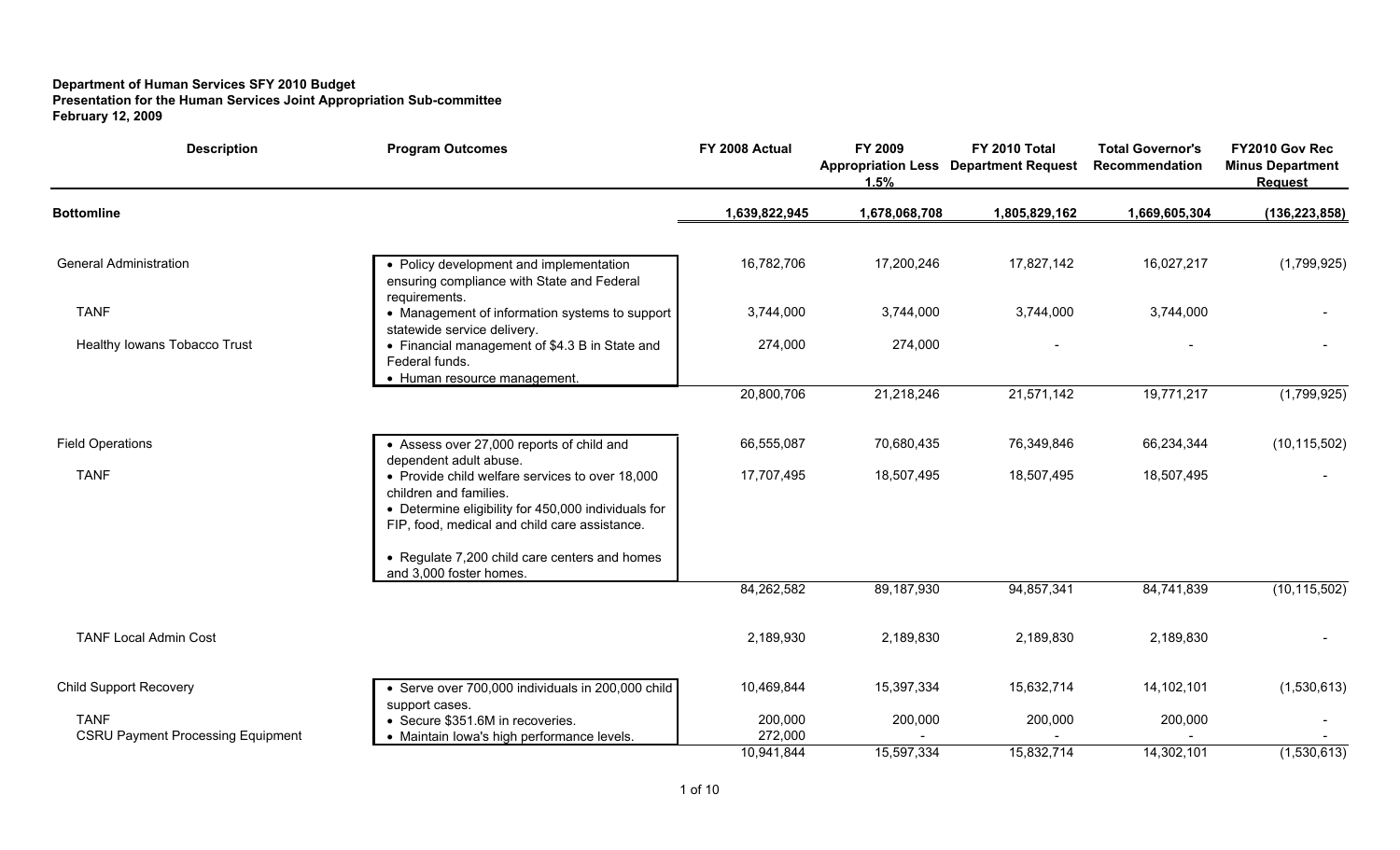| <b>Description</b>                         | <b>Program Outcomes</b>                                                                                                                                                                                                                      | FY 2008 Actual | FY 2009<br>1.5% | FY 2010 Total<br><b>Appropriation Less Department Request</b> | <b>Total Governor's</b><br>Recommendation | FY2010 Gov Rec<br><b>Minus Department</b><br><b>Request</b> |
|--------------------------------------------|----------------------------------------------------------------------------------------------------------------------------------------------------------------------------------------------------------------------------------------------|----------------|-----------------|---------------------------------------------------------------|-------------------------------------------|-------------------------------------------------------------|
| Facilities                                 |                                                                                                                                                                                                                                              |                |                 |                                                               |                                           |                                                             |
| Toledo Juvenile Home                       | Residential treatment to an estimated 201 male and<br>female children in need of assistance (CINAs) and<br>female delinquents including:                                                                                                     | 7,604,484      | 7,749,750       | 8,052,565                                                     | 7,097,841                                 | (954, 724)                                                  |
|                                            | • Thirty-day evaluation services for juvenile court<br>officers and judges to an estimated 25 individuals.                                                                                                                                   |                |                 |                                                               |                                           |                                                             |
|                                            | • Educational services, including special<br>education to an estimated 123 youth.<br>• Substance abuse treatment services to an<br>estimated 60 youth, including a specialized<br>program to treat 10 female juveniles with unique<br>needs. |                |                 |                                                               |                                           |                                                             |
| <b>Eldora Training School</b>              | Residential treatment to an estimated 505 youth<br>including:<br>• Thirty-day evaluation services for juvenile court<br>officers and judges to an estimated 94 individuals.                                                                  | 11,923,327     | 12,296,550      | 12,636,911                                                    | 11,262,156                                | (1, 374, 755)                                               |
|                                            | • Educational services, including special<br>education to an estimated 222 of youth needs.                                                                                                                                                   |                |                 |                                                               |                                           |                                                             |
|                                            | • Specialized substance abuse treatment<br>services to 349 youth and specialized services to<br>27 sex offender youth.                                                                                                                       |                |                 |                                                               |                                           |                                                             |
| Civil Commitment Unit for Sexual Offenders | • Provide treatment services to an estimated 92<br>committed persons by the end of FY2010.                                                                                                                                                   | 6,523,524      | 6,841,722       | 7,788,085                                                     | 6,928,144                                 | (859, 941)                                                  |
| Cherokee Mental Health Institute           | • Adult psychiatric services to an estimated 386<br>individuals.                                                                                                                                                                             | 5,727,743      | 6,236,820       | 6,566,731                                                     | 5,712,181                                 | (854, 550)                                                  |
| IowaCare Funding                           | • Child & adolescent psychiatric services to an<br>estimated 183 individuals.                                                                                                                                                                | 9,098,425      | 3,164,766       |                                                               |                                           |                                                             |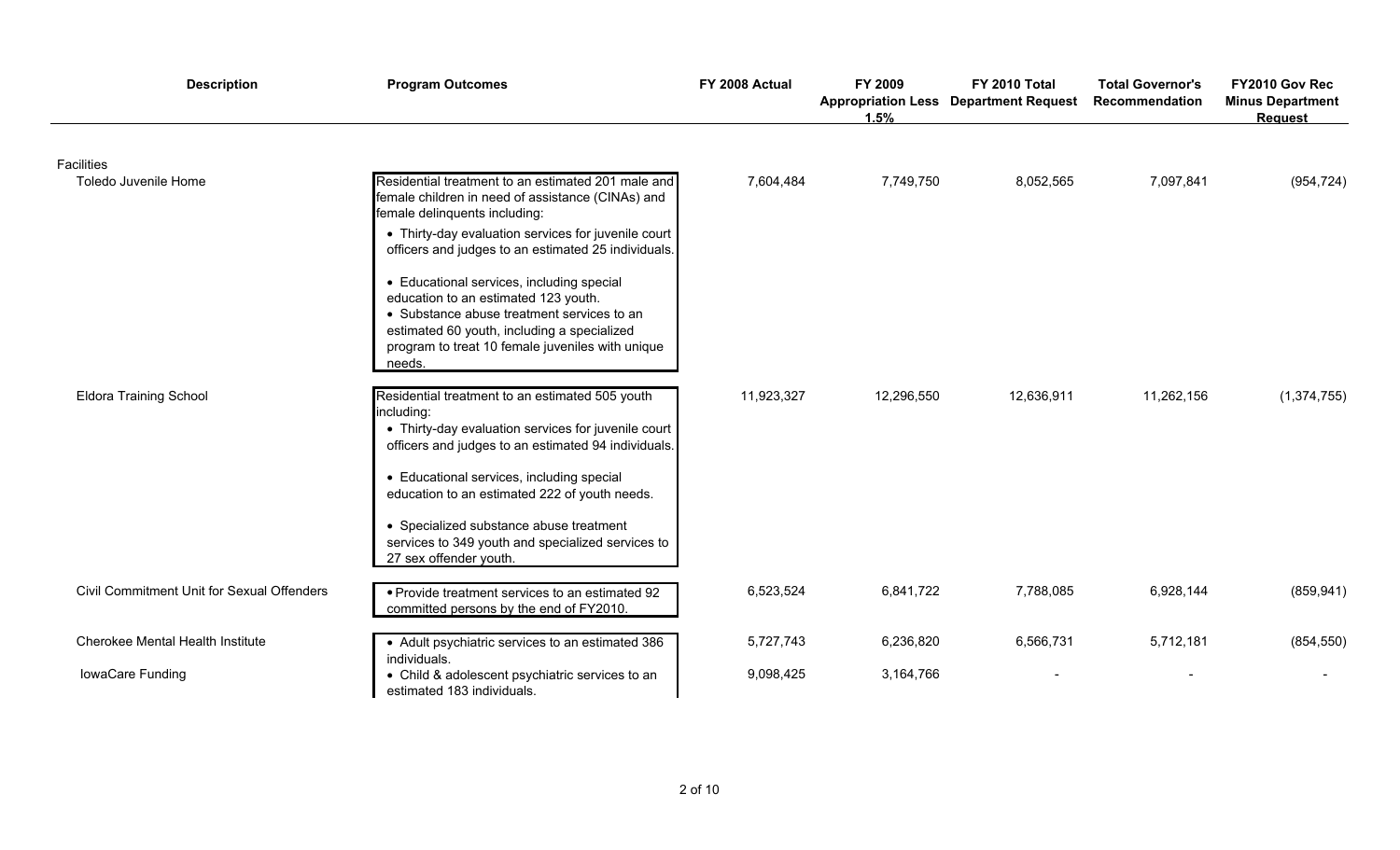| <b>Description</b>                   | <b>Program Outcomes</b>                                                                                                                                                                                                                       | FY 2008 Actual | FY 2009<br>1.5% | FY 2010 Total<br><b>Appropriation Less Department Request</b> | <b>Total Governor's</b><br>Recommendation | FY2010 Gov Rec<br><b>Minus Department</b><br><b>Request</b> |
|--------------------------------------|-----------------------------------------------------------------------------------------------------------------------------------------------------------------------------------------------------------------------------------------------|----------------|-----------------|---------------------------------------------------------------|-------------------------------------------|-------------------------------------------------------------|
|                                      | • Physician Assistant (PA) post-graduate training<br>in psychiatry & Advanced Registered Nurse<br>Practitioner (ARNP) post-graduate clinical rotation<br>supervision via the PA/ARNP training program to<br>an estimated 3-5 persons.         |                |                 |                                                               |                                           |                                                             |
| Clarinda Mental Health Institute     | • Adult psychiatric services to an estimated 195<br>individuals.                                                                                                                                                                              | 6,938,073      | 7,450,903       | 7,643,388                                                     | 6,824,127                                 | (819, 261)                                                  |
| IowaCare Funding                     | • Geropsychiatric services to an estimated 51<br>individuals.                                                                                                                                                                                 | 1,977,305      | 687,779         |                                                               |                                           |                                                             |
| Independence Mental Health Institute | • Adult psychiatric services to an estimated 184<br>individuals.                                                                                                                                                                              | 10,489,724     | 10,917,129      | 11,266,109                                                    | 9,986,265                                 | (1, 279, 844)                                               |
| IowaCare Funding                     | • Child & adolescent psychiatric services to an<br>estimated 153 unduplicated individuals.<br>• Treatment services to an estimated 113<br>unduplicated children in the Psychiatric Medical<br>Institute for Children (PMIC).                  | 9,045,894      | 3,146,494       |                                                               |                                           |                                                             |
| Mt. Pleasant Mental Health Institute | • Adult psychiatric services to an estimated 66<br>individuals.                                                                                                                                                                               | 1,962,099      | 2,065,250       | 2,157,560                                                     | 1,886,750                                 | (270, 810)                                                  |
| IowaCare Funding                     | • Dual diagnosis services to an estimated 121<br>individuals.<br>• Residential substance abuse treatment services<br>to an estimated 523 individuals.                                                                                         | 5,752,587      | 2,000,961       |                                                               |                                           |                                                             |
| <b>Conners Training</b>              | • To comply with the Conners Consent decree.                                                                                                                                                                                                  | 42,623         | 41,984          | 42,623                                                        | 39,255                                    | (3,368)                                                     |
| Glenwood Resource Center             | • Intermediate Care Facility treatment services to<br>an estimated 332 individuals.<br>• Time Limited Assessments to an estimated 6<br>individuals.<br>• Medicaid Home and Community Based Waiver<br>Services to an estimated 66 individuals. | 19,002,377     | 19,298,627      | 18,399,020                                                    | 18,515,453                                | 116,433                                                     |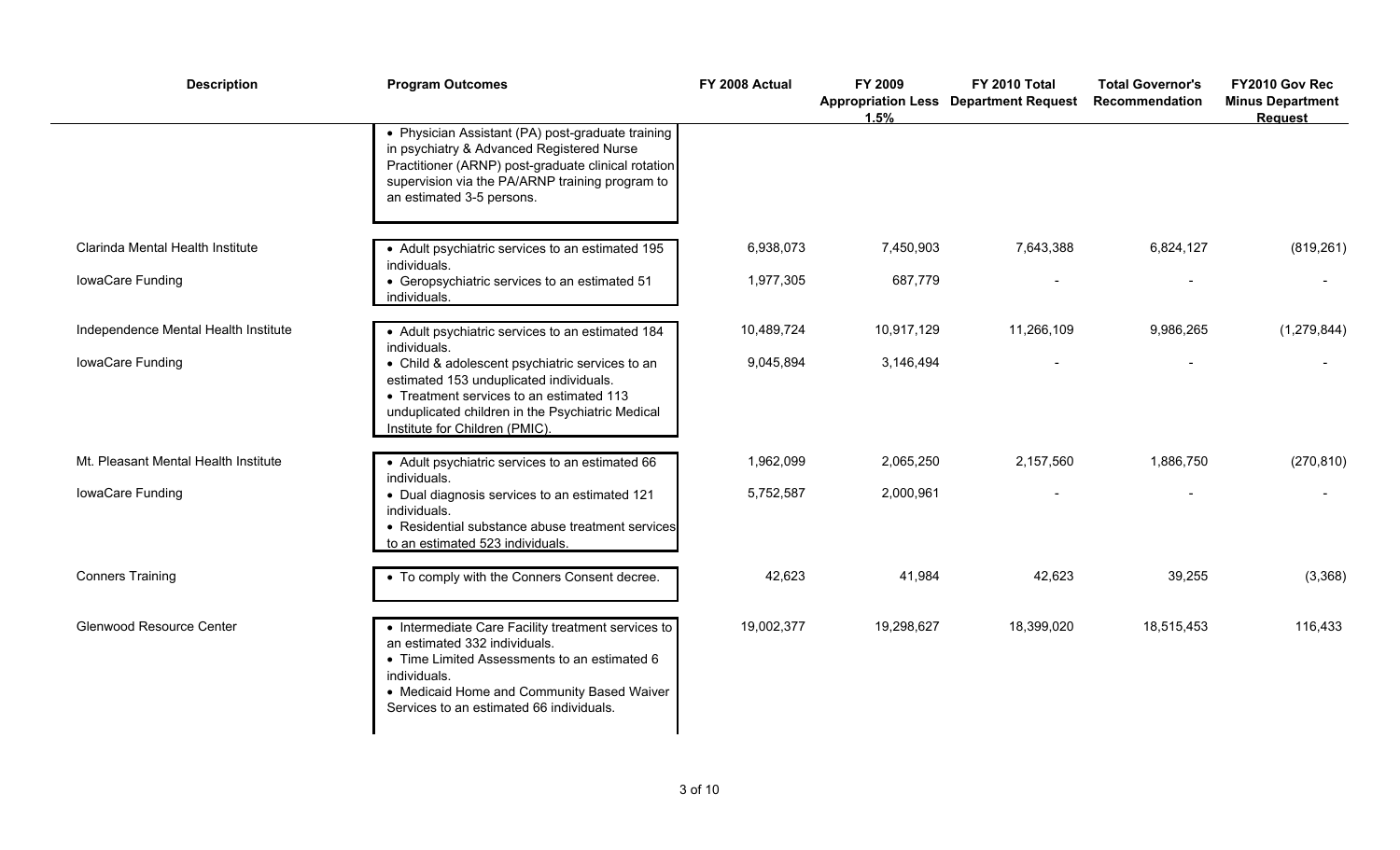| <b>Description</b> | <b>Program Outcomes</b>                                                                              | FY 2008 Actual | FY 2009<br>$1.5\%$ | FY 2010 Total<br><b>Appropriation Less Department Request</b> | <b>Total Governor's</b><br>Recommendation | FY2010 Gov Rec<br><b>Minus Department</b><br>Request |
|--------------------|------------------------------------------------------------------------------------------------------|----------------|--------------------|---------------------------------------------------------------|-------------------------------------------|------------------------------------------------------|
|                    | • Achieve and maintain compliance with the<br>United States Department of Justice Consent<br>Decree. |                |                    |                                                               |                                           |                                                      |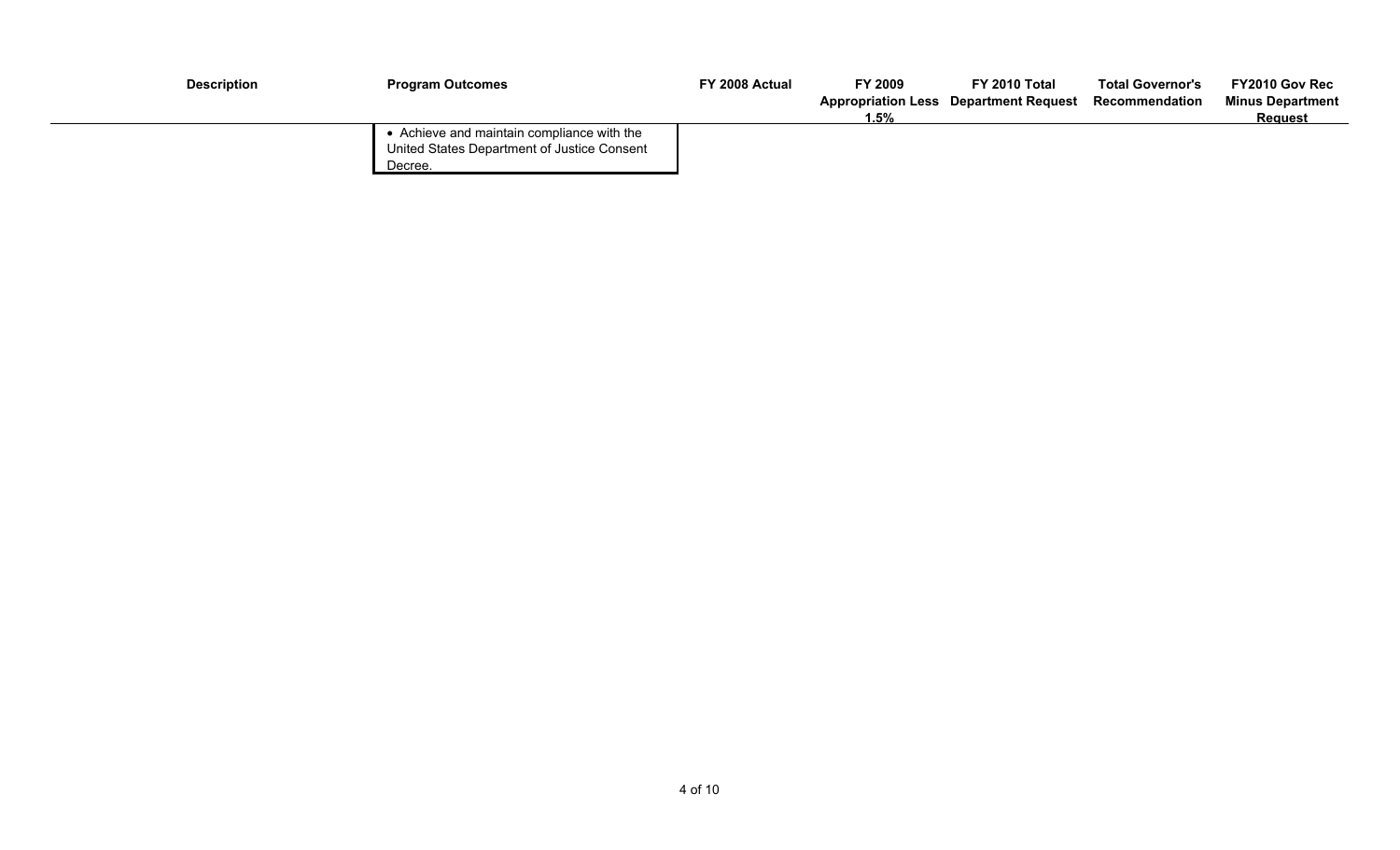| 12,824,232<br><b>Woodward Resource Center</b><br>13,038,833<br>12,394,395<br>11,484,307<br>• Intermediate Care Facility treatment services to<br>240 individuals.<br>• Time Limited Assessments to 3 individuals to<br>assist community providers to develop treatment<br>plans to enable them to continue to serve their |          | 1.5% | <b>Appropriation Less Department Request</b> | <b>Total Governor's</b><br>Recommendation | FY2010 Gov Rec<br><b>Minus Department</b><br><b>Request</b> |
|---------------------------------------------------------------------------------------------------------------------------------------------------------------------------------------------------------------------------------------------------------------------------------------------------------------------------|----------|------|----------------------------------------------|-------------------------------------------|-------------------------------------------------------------|
| • Medicaid Home and Community Based Waiver<br>Services to an estimated 64 individuals.<br>• Achieves and maintains compliance with the<br>United States Department of Justice Consent<br>Decree.                                                                                                                          | clients. |      |                                              |                                           | (910,088)                                                   |
| 109,127,018<br>94,722,967<br>86,947,387<br>79,736,479                                                                                                                                                                                                                                                                     |          |      |                                              |                                           | (7, 210, 908)                                               |
| <b>Medical Assistance</b>                                                                                                                                                                                                                                                                                                 |          |      |                                              |                                           |                                                             |
| 631,593,774<br>645,302,330<br>729,751,864<br>883,095,256<br><b>Medical Assistance</b><br>• Provides access to vital health care services for<br>approximately 390,000 lowans including traditional<br>medical services, as well as long-term care<br>supports.                                                            |          |      |                                              |                                           | 153,343,392                                                 |
| Senior Living Trust Fund<br>65,000,000<br>111,753,195<br>111,753,195<br>16,784,483<br>• About 50% of Medicaid enrollees are children,<br>31% are elderly and disabled.                                                                                                                                                    |          |      |                                              |                                           | (94, 968, 712)                                              |
| Healthy Iowans Tobacco Trust<br>• A little less than half of the \$3 billion Medicaid<br>35,327,368<br>budget is for long-term care services (both facility<br>and home-based support) for vulnerable elderly<br>and disabled lowans.                                                                                     |          |      |                                              |                                           |                                                             |
| <b>Health Care Trust Fund</b><br>99,518,096<br>114,943,296<br>114,351,496<br>MH PTRF Medical Assistance<br>624,000                                                                                                                                                                                                        |          |      |                                              |                                           | (114, 943, 296)                                             |
| MH Cost for Children Under 18<br>6,600,000<br>6,501,000<br>6,600,000<br>6,078,435                                                                                                                                                                                                                                         |          |      |                                              |                                           | (521, 565)                                                  |
| Medicaid, Hawk-I, Hawk-I Expansion<br>2,758,000<br>2,800,000<br>2,578,729                                                                                                                                                                                                                                                 |          |      |                                              |                                           | (221, 271)                                                  |
| Nursing Facility Renovation & Cost - RIIF<br>600,000<br>600,000                                                                                                                                                                                                                                                           |          |      |                                              |                                           | (600,000)                                                   |
| Nursing Facility Financial Assistance - RIIF<br>1,000,000<br>881,890,021<br>966,448,355<br>908,536,903<br>839,039,238                                                                                                                                                                                                     |          |      |                                              |                                           | (57, 911, 452)                                              |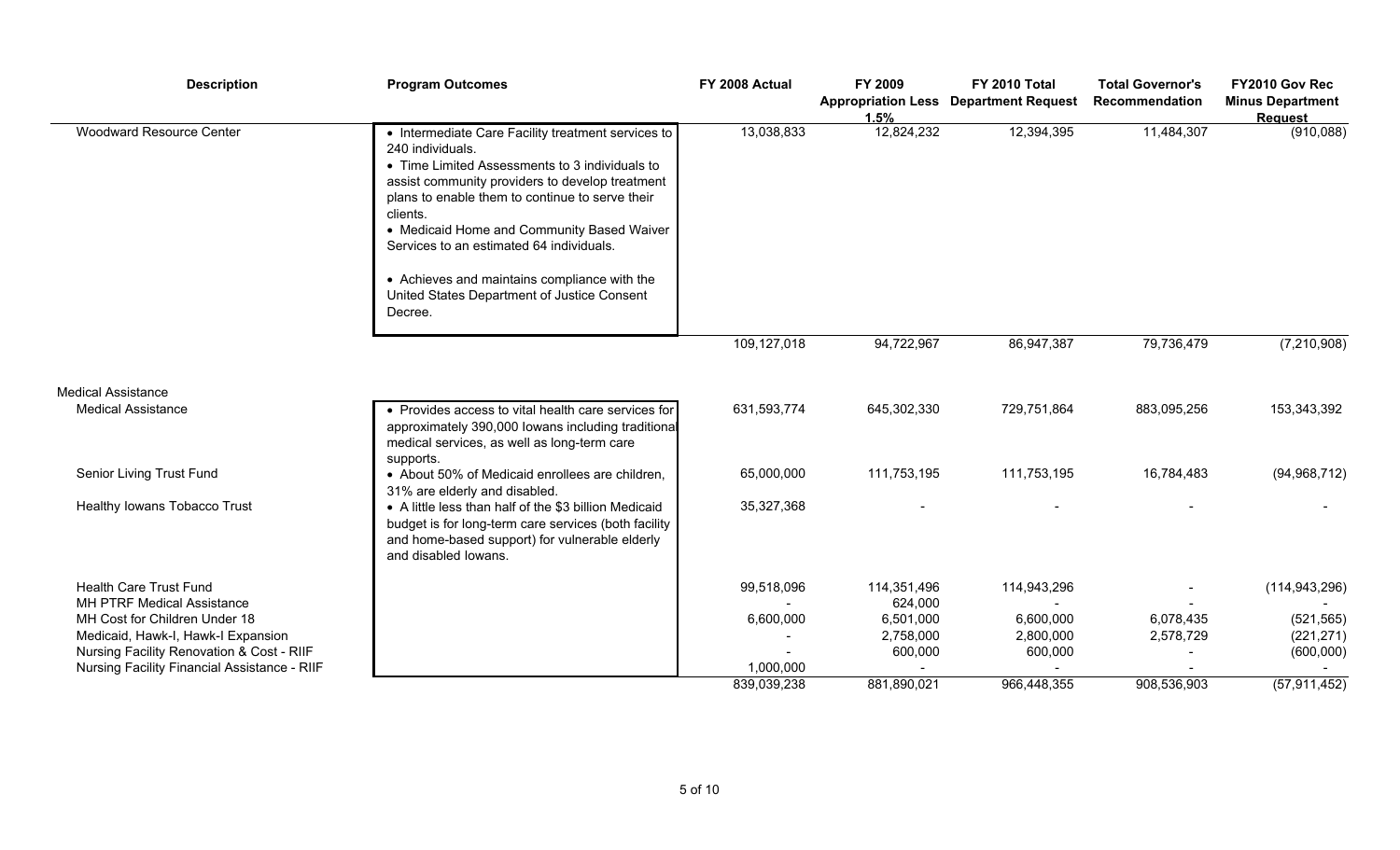| <b>Description</b>                                                           | <b>Program Outcomes</b>                                                                                                                                                                                                                                                                              | FY 2008 Actual | FY 2009<br>1.5% | FY 2010 Total<br><b>Appropriation Less Department Request</b> | <b>Total Governor's</b><br>Recommendation | FY2010 Gov Rec<br><b>Minus Department</b><br><b>Request</b> |
|------------------------------------------------------------------------------|------------------------------------------------------------------------------------------------------------------------------------------------------------------------------------------------------------------------------------------------------------------------------------------------------|----------------|-----------------|---------------------------------------------------------------|-------------------------------------------|-------------------------------------------------------------|
| <b>Medical Contracts</b>                                                     | Funds all of the claims payment, provider support<br>and utilization management functions for the<br>Medicaid program.                                                                                                                                                                               | 13,790,558     | 13,953,067      | 16,344,701                                                    | 14,344,879                                | (1,999,822)                                                 |
| <b>Pharmaceutical Settlement Account</b>                                     | • With a less than 2% overhead cost, processes<br>over 1.5 million claims (totaling \$214 million) per<br>month within an average of 6.6 days.                                                                                                                                                       | 1,349,833      | 1,323,833       | 1,323,833                                                     | 1,323,833                                 |                                                             |
|                                                                              | • Provides support to approximately 30,000<br>providers by answering over 370,000 phone<br>requests.<br>• Manages Medicaid service utilization by<br>processing approximately 90,000 requests for<br>prior authorization, performing audits of providers,<br>disease management, and other programs. |                |                 |                                                               |                                           |                                                             |
|                                                                              |                                                                                                                                                                                                                                                                                                      | 15,140,391     | 15,276,900      | 17,668,534                                                    | 15,668,712                                | (1,999,822)                                                 |
| Health Insurance Premium Payment                                             | • Pays for administrative costs of the HIPP<br>program.<br>• The HIPP program pays the cost of health care<br>coverage available to Medicaid members when it<br>is determined cost-effective to do so.                                                                                               | 673,598        | 582,846         | 591,752                                                       | 533,814                                   | (57, 938)                                                   |
| State Children's Health Insurance                                            | • Pays for health and dental premiums to provide<br>insurance coverage to an estimated 20,210                                                                                                                                                                                                        | 14,871,052     | 13,660,852      | 19,434,295                                                    | 15,372,897                                | (4,061,398)                                                 |
| hawk-I trust fund carryforward from FY09                                     | children in the hawk-i Program.<br>• Pays for services provided to an estimated<br>13,997 children in the Medicaid expansion<br>program.                                                                                                                                                             |                |                 | 2,500,000                                                     | 4,478,415                                 | 1,978,415                                                   |
| Medicaid, Hawk-I, Hawk-I Expansion                                           | • Pays for outreach activities to inform the public<br>about the program which helps increase access to<br>health care and reduce lowa's child uninsured                                                                                                                                             |                | 1,970,000       | 2,000,000                                                     | 1,841,951                                 | (158, 049)                                                  |
| Medicaid, Hawk-I, Hawk-I Expansion for 300%<br><b>Health Care Trust Fund</b> | rate.                                                                                                                                                                                                                                                                                                | 8,329,570      |                 | 10,000,000                                                    |                                           | (10,000,000)                                                |
|                                                                              |                                                                                                                                                                                                                                                                                                      | 23,200,622     | 15,630,852      | 33,934,295                                                    | 21,693,263                                | (12, 241, 032)                                              |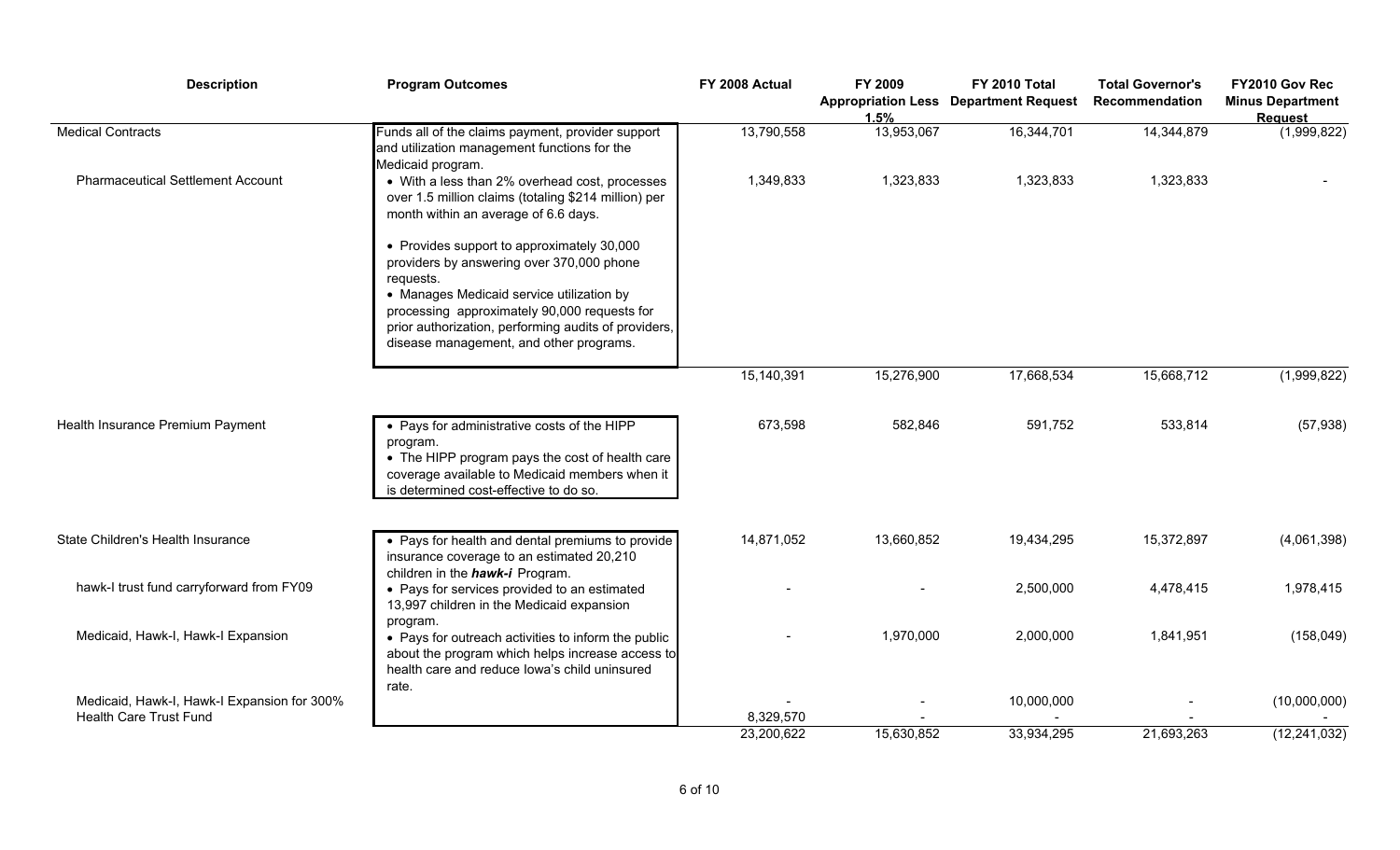| <b>Description</b>                          | <b>Program Outcomes</b>                                                                                                                                                                                          | FY 2008 Actual | FY 2009<br>1.5% | FY 2010 Total<br><b>Appropriation Less Department Request</b> | <b>Total Governor's</b><br><b>Recommendation</b> | FY2010 Gov Rec<br><b>Minus Department</b><br><b>Request</b> |
|---------------------------------------------|------------------------------------------------------------------------------------------------------------------------------------------------------------------------------------------------------------------|----------------|-----------------|---------------------------------------------------------------|--------------------------------------------------|-------------------------------------------------------------|
| <b>Heath Care Transformation Account</b>    |                                                                                                                                                                                                                  |                |                 |                                                               |                                                  |                                                             |
| <b>Medical Informartion Hotline</b>         |                                                                                                                                                                                                                  | 150,000        | 150,000         | 100,000                                                       | 100,000                                          |                                                             |
| <b>Broadlawns</b>                           |                                                                                                                                                                                                                  | 230,000        | 230,000         | 230,000                                                       | 230,000                                          |                                                             |
| <b>Health Partnership Activities</b>        |                                                                                                                                                                                                                  | 550,000        | 900,000         | 600,000                                                       | 600,000                                          |                                                             |
| <b>Audits Perf Evaluations, Studies</b>     |                                                                                                                                                                                                                  | 400,000        | 400,000         | 125,000                                                       | 125,000                                          |                                                             |
| Iowa Care Admin Costs                       |                                                                                                                                                                                                                  | 930,352        | 1,132,412       | 1,132,412                                                     | 1,132,412                                        |                                                             |
| Dental Home for Children                    |                                                                                                                                                                                                                  | 1,186,475      | 1,000,000       | 1,000,000                                                     | 1,000,000                                        |                                                             |
| Medical Examinations - Expansion Population |                                                                                                                                                                                                                  | 556,800        | 556,800         | 556,800                                                       | 556,800                                          |                                                             |
| MHDD Workforce Development                  |                                                                                                                                                                                                                  |                | 500,000         | 500,000                                                       | 500,000                                          |                                                             |
| Mental Health Transformation Pilot          |                                                                                                                                                                                                                  | 250,000        | 250,000         |                                                               |                                                  |                                                             |
| <b>Medical Assistance</b>                   |                                                                                                                                                                                                                  | 2,500,000      |                 |                                                               |                                                  |                                                             |
|                                             |                                                                                                                                                                                                                  | 6,753,627      | 5,119,212       | 4,244,212                                                     | 4,244,212                                        |                                                             |
| <b>State Supplementary Assistance</b>       | • Pays for a variety of services that assist<br>approximately 15,600 individuals per month who                                                                                                                   | 17,210,335     | 18,332,214      | 18,793,766                                                    | 17,323,001                                       | (1,470,765)                                                 |
|                                             | are aged, blind or disabled.                                                                                                                                                                                     |                |                 |                                                               |                                                  |                                                             |
| Healthy Iowans Tobacco Trust                |                                                                                                                                                                                                                  | 182,381        | 182,381         |                                                               |                                                  |                                                             |
|                                             |                                                                                                                                                                                                                  | 17,392,716     | 18,514,595      | 18,793,766                                                    | 17,323,001                                       | (1,470,765)                                                 |
| Family Investment Program                   | • Provides temporary cash assistance to meet the<br>basic needs of over 15,000 families with children,<br>so the children can be cared for in their own<br>homes or in the homes of relatives.                   | 42,675,127     | 42,060,901      | 36,010,696                                                    | 35,036,216                                       | (974, 480)                                                  |
| <b>TANF</b>                                 | • To help nearly 12,000 families receiving FIP to<br>become more self-sufficient, employment and<br>training opportunities are offered through the<br>PROMISE JOBS program.                                      | 28,101,513     | 26,101,513      | 25,656,513                                                    | 25,656,513                                       |                                                             |
| Promise Jobs - TANF                         | • The Family Development and Self-Sufficiency<br>(FaDSS) program is administered by the<br>Department of Human Rights and provides<br>additional supportive services to over 1,800<br>PROMISE JOBS participants. | 14,993,040     | 13,334,528      | 13,334,528                                                    | 13,334,528                                       |                                                             |
| Welfare Reform Technology - TANF            |                                                                                                                                                                                                                  | 1,037,186      | 1,037,186       | 1,037,186                                                     | 1,037,186                                        |                                                             |
| FaDDS - TANF                                |                                                                                                                                                                                                                  | 2,998,675      | 2,998,675       | 2,998,675                                                     | 2,998,675                                        |                                                             |
|                                             |                                                                                                                                                                                                                  | 89,805,541     | 85,532,803      | 79,037,598                                                    | 78,063,118                                       | (974, 480)                                                  |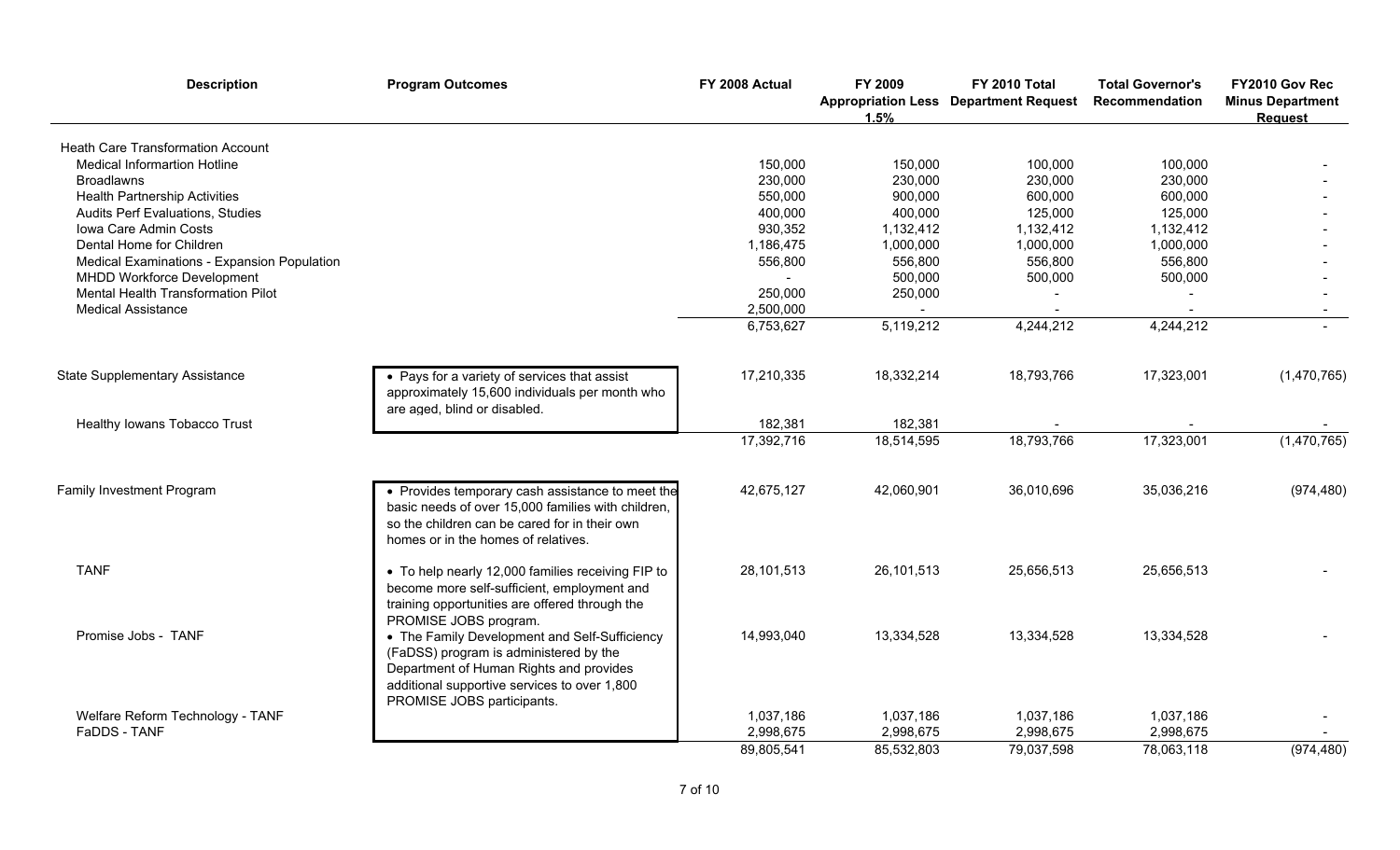| <b>Description</b>                                                | <b>Program Outcomes</b>                                                                                                      | FY 2008 Actual         | FY 2009<br>1.5%        | FY 2010 Total<br><b>Appropriation Less Department Request</b> | <b>Total Governor's</b><br>Recommendation | FY2010 Gov Rec<br><b>Minus Department</b><br><b>Request</b> |
|-------------------------------------------------------------------|------------------------------------------------------------------------------------------------------------------------------|------------------------|------------------------|---------------------------------------------------------------|-------------------------------------------|-------------------------------------------------------------|
| <b>Child Care Assistance</b>                                      | • Provides regulatory oversight to 7,000 providers<br>with capacity to serve 147,000 children.                               | 37,875,701             | 40,483,732             | 45,848,033                                                    | 40,452,289                                | (5, 395, 744)                                               |
| Child Care - TANF Transfer                                        | • Provides child care assistance for 21,400<br>children per month.                                                           | 18,986,177             | 18,986,177             | 18,986,177                                                    | 18,986,177                                |                                                             |
| Empowerment - TANF                                                | • Provides training and professional development<br>to improve child care quality.                                           | 7,350,000              | 7,350,000              | 7,350,000                                                     | 7,350,000                                 |                                                             |
| Child Care Direct Assistance - TANF<br>Child Care Tax Credit Fund |                                                                                                                              | 6,900,000<br>2,600,000 | 8,900,000<br>2,600,000 | 9,345,000<br>2,600,000                                        | 9,345,000                                 | (2,600,000)                                                 |
|                                                                   |                                                                                                                              | 73,711,878             | 78,319,909             | 84,129,210                                                    | 76, 133, 466                              | (7,995,744)                                                 |
| <b>Child and Family Services</b>                                  | • Provides services to abused children, including<br>$\sim$ 5,000 in home based services and $\sim$ 6,000 in<br>foster care. | 88,520,320             | 88,971,729             | 98,013,005                                                    | 94,546,404                                | (3,466,601)                                                 |
| <b>TANF</b>                                                       | • Provides services to secure permanent families<br>for $~1,000$ children.                                                   | 32,084,430             | 32,084,430             | 32,084,530                                                    | 32,084,530                                |                                                             |
| Healthy Iowans Tobacco Trust                                      | • Provides transition services to prepare $\sim$ 280<br>older youth in foster care for adulthood.                            | 3,761,677              | 3,786,677              |                                                               |                                           |                                                             |
|                                                                   |                                                                                                                              | 124,366,427            | 124,842,836            | 130,097,535                                                   | 126,630,934                               | (3,466,601)                                                 |
| <b>Adoption Subsidy</b>                                           | • Provides support to families for over 8,000<br>special needs children adopted from foster care.                            | 31,972,681             | 33,656,339             | 37, 167, 991                                                  | 36,655,458                                | (512, 533)                                                  |
| <b>Child Abuse Prevention</b>                                     | • Provides parent education, sexual abuse<br>prevention, and young parent support services.                                  | 232,575                | 232,911                | 240,000                                                       | 217,772                                   | (22, 228)                                                   |
| <b>TANF</b>                                                       |                                                                                                                              | 250,000                | 250,000                | 250,000                                                       | 250,000                                   |                                                             |
|                                                                   |                                                                                                                              | 482,575                | 482,911                | 490,000                                                       | 467,772                                   | (22, 228)                                                   |
| <b>Family Support Subsidy</b>                                     | • Provides financial assistance to families that<br>have a child with a disability.                                          | 1,936,434              | 1,907,312              | 1,936,434                                                     | 1,783,337                                 | (153,097)                                                   |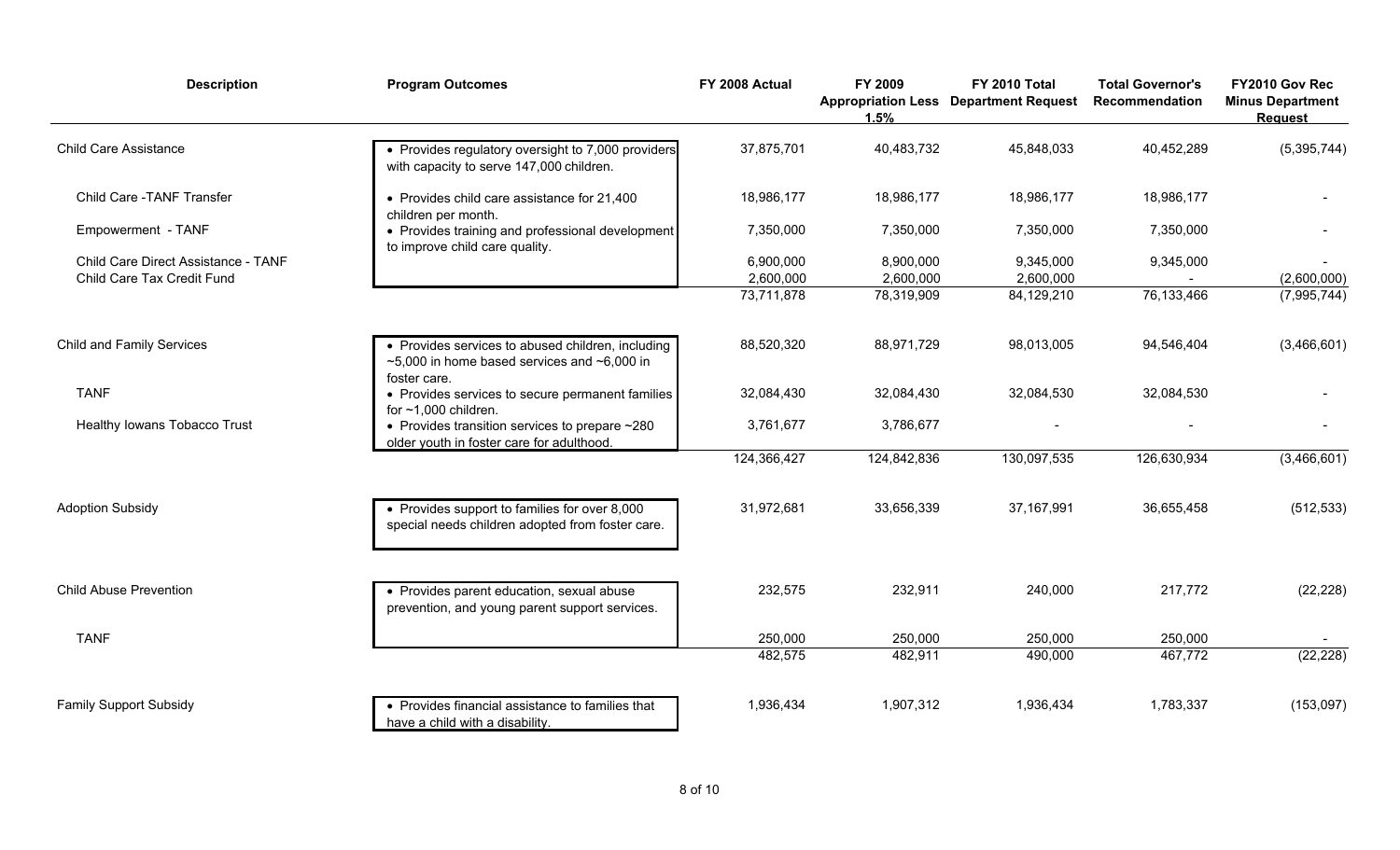| <b>Description</b>                | <b>Program Outcomes</b>                                                      | FY 2008 Actual | FY 2009<br>1.5% | FY 2010 Total<br><b>Appropriation Less Department Request</b> | <b>Total Governor's</b><br>Recommendation | FY2010 Gov Rec<br><b>Minus Department</b><br><b>Request</b> |
|-----------------------------------|------------------------------------------------------------------------------|----------------|-----------------|---------------------------------------------------------------|-------------------------------------------|-------------------------------------------------------------|
| <b>County Assistance</b>          | • Provides funding to counties to serve $~54,000$                            |                |                 |                                                               |                                           |                                                             |
| MH Property Tax Relief            | lowans with disabilities.                                                    | 95,000,000     | 93,575,000      | 95,000,000                                                    | 87,492,625                                | (7, 507, 375)                                               |
| MH/DD Growth Factor               |                                                                              | 36,888,041     | 53,270,090      | 63,503,720                                                    | 56,857,019                                | (6,646,701)                                                 |
| MH/MR/DD Growth - HCTF            |                                                                              | 7,592,099      | 7,553,010       | 7,592,099                                                     |                                           | (7,592,099)                                                 |
| <b>MH/DD Community Services</b>   |                                                                              | 18,017,890     | 17,745,572      | 18,017,890                                                    | 16,592,110                                | (1,425,780)                                                 |
| MH/DD Community Services - TANF   |                                                                              | 4,897,052      | 4,894,052       | 4,894,052                                                     | 4,894,052                                 |                                                             |
| MI/MR/DD State Cases              |                                                                              | 11,067,178     | 12,863,806      | 13,067,178                                                    | 12,027,659                                | (1,039,519)                                                 |
| POS Provider Increase - HITT      |                                                                              | 146,750        | 146,750         |                                                               |                                           |                                                             |
| County Suppl. MH/DD Growth        |                                                                              | 12,000,000     |                 |                                                               |                                           |                                                             |
| Nom Resident Commitment of M. III |                                                                              | 174,704        | 172,083         | 174,704                                                       | 160,898                                   | (13,806)                                                    |
|                                   |                                                                              | 185,783,714    | 190,220,363     | 202,249,643                                                   | 178,024,363                               | (24, 225, 280)                                              |
|                                   |                                                                              |                |                 |                                                               |                                           |                                                             |
| <b>Mental Health/DD</b>           | • Creation of a statewide mental health crisis<br>service safety net system. |                |                 | 4,450,000                                                     |                                           | (4,450,000)                                                 |
|                                   | • Development of community-based systems of                                  |                |                 |                                                               |                                           |                                                             |
|                                   | care to meet MH needs of children and youth.                                 |                |                 |                                                               |                                           |                                                             |
|                                   |                                                                              |                |                 |                                                               |                                           |                                                             |
|                                   |                                                                              |                |                 |                                                               |                                           |                                                             |
| <b>Family Planning</b>            | • Provides funding to reimburse 17 family                                    |                | 738,750         | 750,000                                                       | 690,731                                   | (59, 269)                                                   |
|                                   | planning agencies for covered family planning                                |                |                 |                                                               |                                           |                                                             |
|                                   |                                                                              |                |                 |                                                               |                                           |                                                             |
|                                   | services provided to women who are not                                       |                |                 |                                                               |                                           |                                                             |
|                                   | otherwise eligible for Medicaid or the Iowa Family                           |                |                 |                                                               |                                           |                                                             |
|                                   | Planning Network (IFPN).                                                     |                |                 |                                                               |                                           |                                                             |
|                                   |                                                                              |                |                 |                                                               |                                           |                                                             |
| <b>Pregnancy Counseling</b>       | • Provides counseling and support for women                                  |                | 197,000         | 200,000                                                       | 184,195                                   | (15,805)                                                    |
|                                   | experiencing an unplanned pregnancy.                                         |                |                 |                                                               |                                           |                                                             |
|                                   |                                                                              |                |                 |                                                               |                                           |                                                             |
|                                   |                                                                              |                |                 |                                                               |                                           |                                                             |
| Pregnancy Prevention - TANF       | • Provides prevention services to 49,000 youth in                            | 1,930,067      | 1,930,067       | 1,930,067                                                     | 1,930,067                                 |                                                             |
|                                   | 59 counties.                                                                 |                |                 |                                                               |                                           |                                                             |